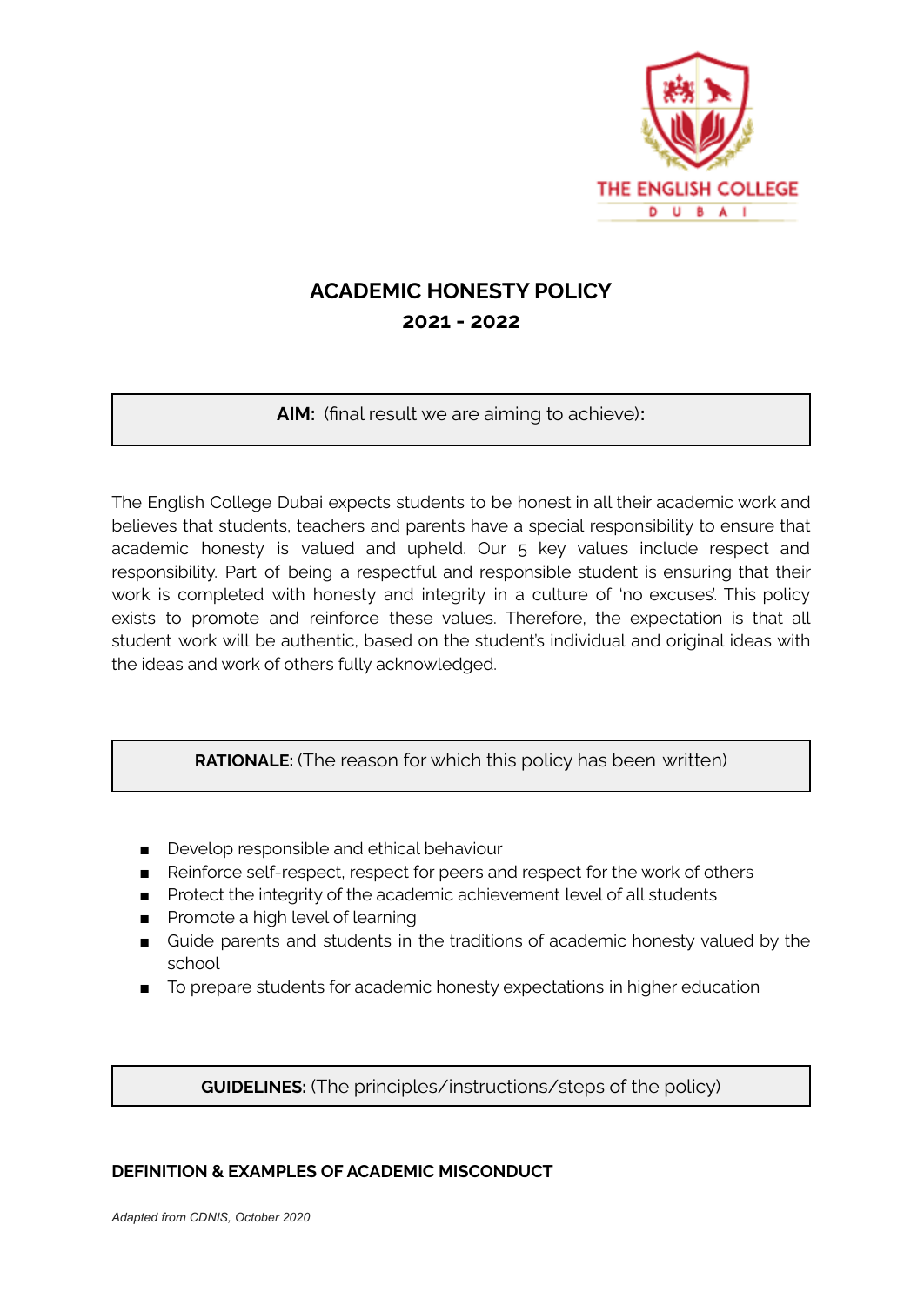Academic misconduct, or cheating, includes, but is not limited to, the following examples:

- Plagiarism- submitting ideas, images and/or selections of passages of any length with the intent to represent this work as one's own by failing to acknowledge or seek permission from the original author. This includes copying or cutting and pasting directly from a web page or another person's work in whole or in part and submitting it as your own. A superficial change of wording or structure or conclusion is not sufficient to turn aside the charge of plagiarism.
- Collusion- one student permitting another student to copy or submit his or her work and failing to report this to the teacher. A superficial change of wording or structure or conclusion is not sufficient to turn aside the charge of collusion.
- Examination and Test Dishonesty- using cheat sheets or other prohibited items during a class test or examination; looking at another student's paper during a class examination; providing another student, whether at EC or elsewhere, with questions or answers from an examination or test which he or she has taken and the other student has not. This includes use of electronic resources, online searches and split screens on laptops. If a student were to complete their assessment on their device the only document that should be open is the assessment.
- Theft stealing notes, notebooks, reports, lab books, or other work from other students to use as one's own or to transmit to any other user.
- Too Much Assistance receiving too much assistance from sources such as websites, individuals, tutors or other services that offer answers or parts of answers to assignments or that significantly alter the style or language of a piece of work.

## **PRACTISES RELATED TO DEVELOPING STUDENT UNDERSTANDING OF ACADEMIC HONESTY**

- In classes, students are taught how to correctly cite the work of others and are given clear guidelines for submitting work. The system for referencing will be determined by the subject teacher but will in most cases be either footnotes or the Harvard referencing system.
- Teachers work with students to develop shared understandings about cheating, plagiarism, and other instances of academic misconduct.
- Teachers educate students carefully about matters of academic honesty, including engaging students in activities that clarify what constitutes plagiarism and how to avoid it and about the difference between authorized collaboration and illegitimate collusion.
- Students, teachers and parents are proactive in addressing issues surrounding time management, workload, stress and pressure thus minimising the chances that students feel they have 'no choice' but to plagiarise in order to meet deadlines and perform according to expectations.

#### **BTEC COURSES**